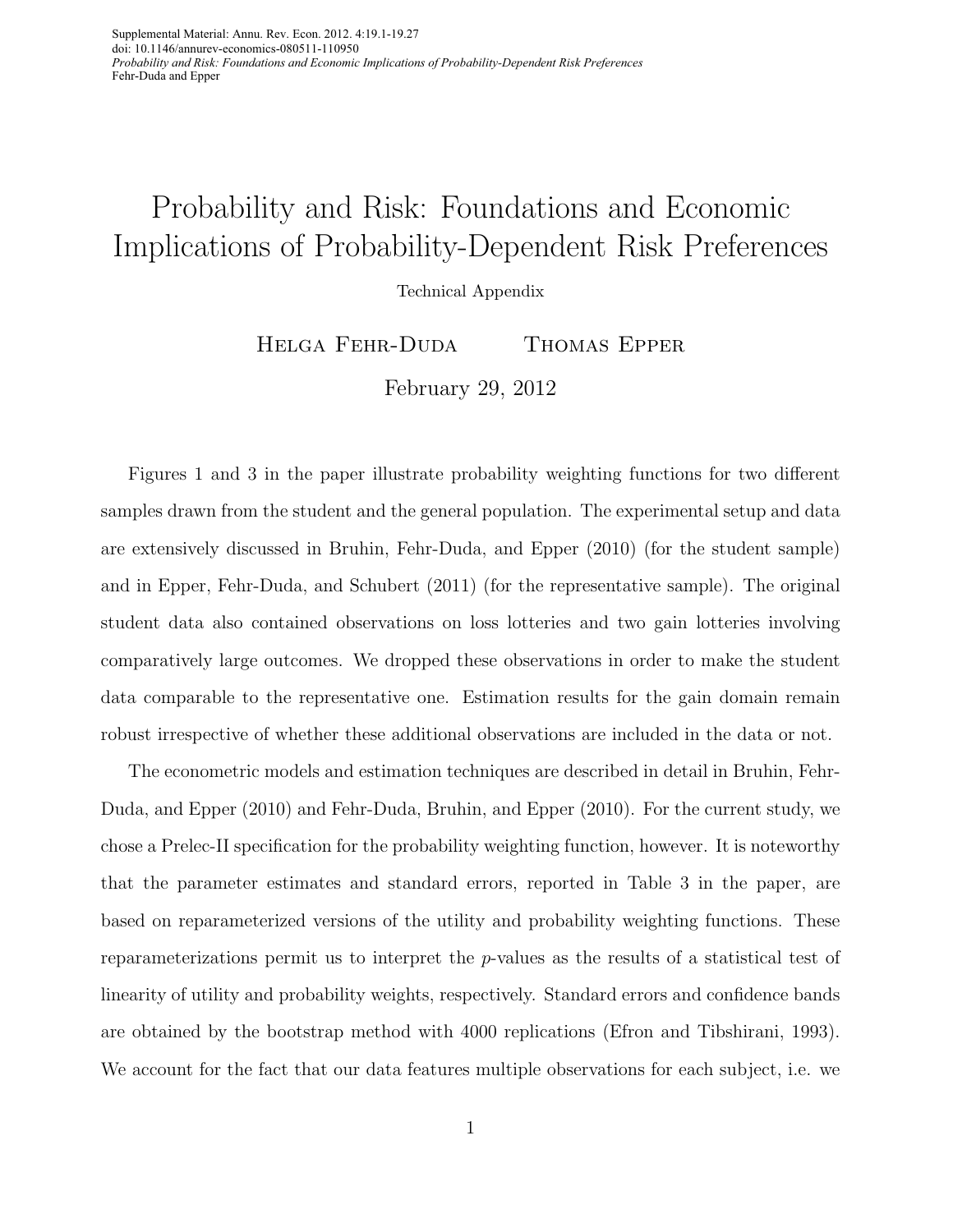resample with replacement from subjects.

Complementary to the parametric estimation results, Figure 1 in the paper also shows nonparametric estimates of probability weights, obtained as follows. The estimation algorithm provides a weight for each monetary amount and each probability in the data without any assumptions of specific parametric functional forms (see Gonzalez and Wu (1999) for a similar procedure). We only assume separability of money and probability weights, and monotonicity of the valuation functional.<sup>1</sup> Thus, the non-parametric estimation procedure relies on very weak assumptions on subjects' preferences.

A two-outcome prospect  $P = (x_1, p; x_2)$  with  $x_1 > x_2 \geq 0$  is assumed to be valued as

$$
V_P = \nu_{x_1} \omega_p + \nu_{x_2} (1 - \omega_p), \qquad (1)
$$

where  $\nu_{x_1}$  and  $\nu_{x_2}$  denote the money weights for  $x_1$  and  $x_2$ , and  $\omega_p$  denotes the weight for probability p. Figure A1 shows non-parametric estimation results for the representative sample. The green dots depict the corresponding weights for each value of the prospects' arguments,  $x$  and  $p$ .

The algorithm consists of a loop, repeated iteratively until convergence. At convergence it returns estimates for the two weighting vectors  $\nu'$  and  $\omega'$ . The loop can be decomposed into three stages:

**Stage 1 (Interpolation):** Since we observe certainty equivalents ce, i.e. cash amounts, we have to transform them to the utility scale first. This is achieved by the first stage, which approximates the utility of the certainty equivalent  $\nu_{ce}$  by using the current vector of money weights  $\nu'$  and the observed certainty equivalent. Due to the monotonicity of the utility function and the fact that the certainty equivalent lies within the prospect's outcome range by definition, the utility of the certainty equivalent must lie between the utilities of the

<sup>&</sup>lt;sup>1</sup>Monotonicity is only required for the interpolation stage described below, however. Details are available on request from the authors.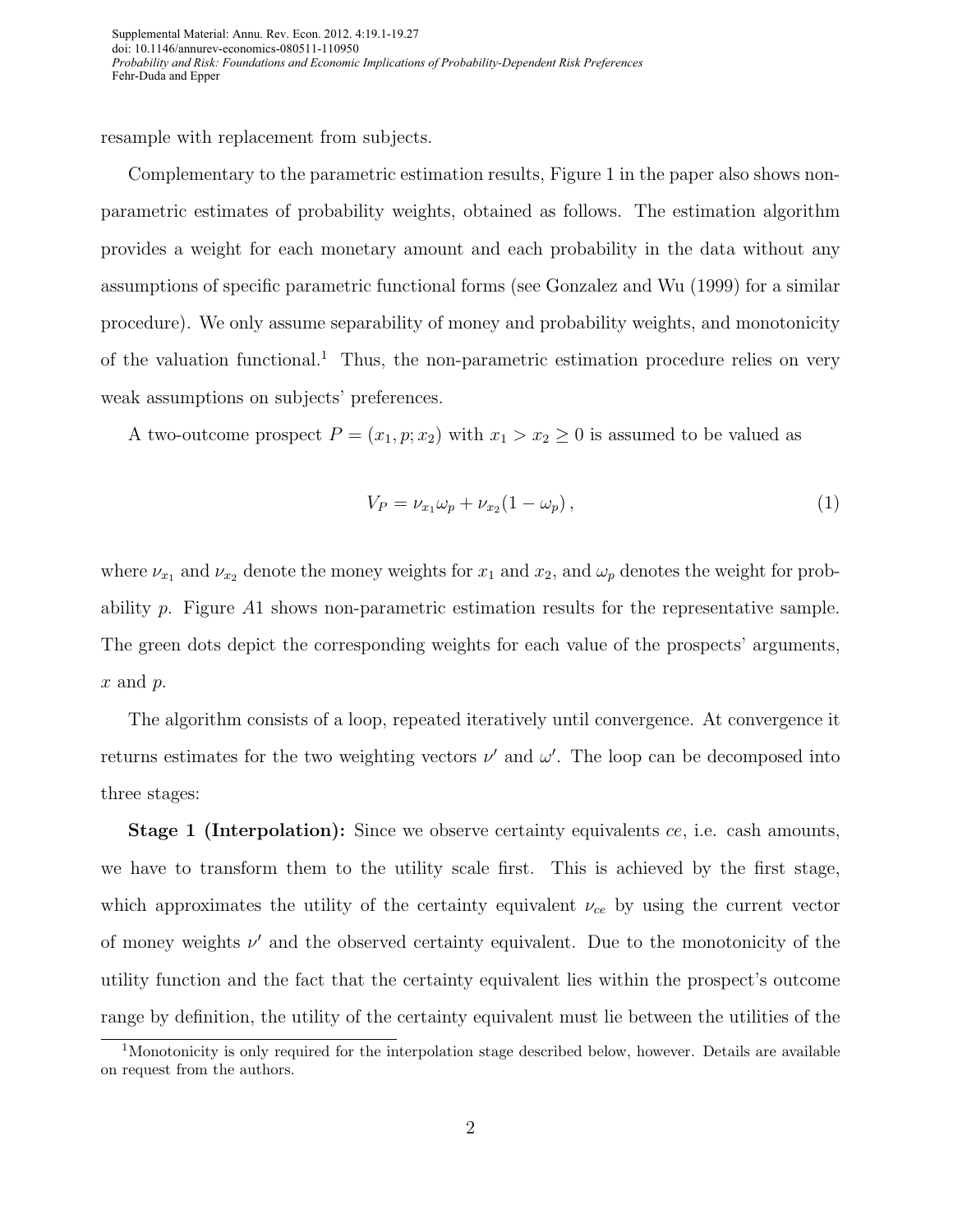Supplemental Material: Annu. Rev. Econ. 2012. 4:19.1-19.27 doi: 10.1146/annurev-economics-080511-110950 *Probability and Risk: Foundations and Economic Implications of Probability-Dependent Risk Preferences* Fehr-Duda and Epper





prospect's best  $(\nu_{x_1})$  and worst  $(\nu_{x_2})$  outcomes. Using linear interpolation,<sup>2</sup> we obtain money weights for the certainty equivalent by

$$
\nu_{ce_i} = \nu_{x_2} + (ce_i - x_2) \frac{\nu_{x_2} - \nu_{x_1}}{x_1 - x_2},
$$
\n(2)

with i being an index for the observation. We assume that  $\nu_{ce_i} = V_P + \varepsilon_i$  where  $\nu_{ce_i}$  is the observed certainty equivalent transformed to the utility scale,  $V_P$  is the valuation of the prospect predicted at this stage, and  $\varepsilon_i$  is the residual.  $\varepsilon_i$  is assumed to be i.i.d. and symmetrical.

**Stage 2 (Updating the Probability Weighting Vector):** Given the results from stage 1, the corresponding weighting vector  $\omega'$  is updated for each probability in the data. This is done by minimizing the sum of the weighted residuals by a Quasi-Newton method, holding the money weighting vector  $\nu'$  fixed (indicated by a bar):  $\bar{\nu}_{ce_i} = \bar{\nu}_{x_1} \omega_p + \bar{\nu}_{x_2} (1 - \omega_p) + \varepsilon_i$ .

**Stage 3 (Updating the Money Weighting Vector):** This stage is equivalent to stage 2, applied to the money weighting vector instead of the probability weighting vector, i.e. we

<sup>2</sup>The results are robust with respect to other interpolation methods, such as cubic splines.